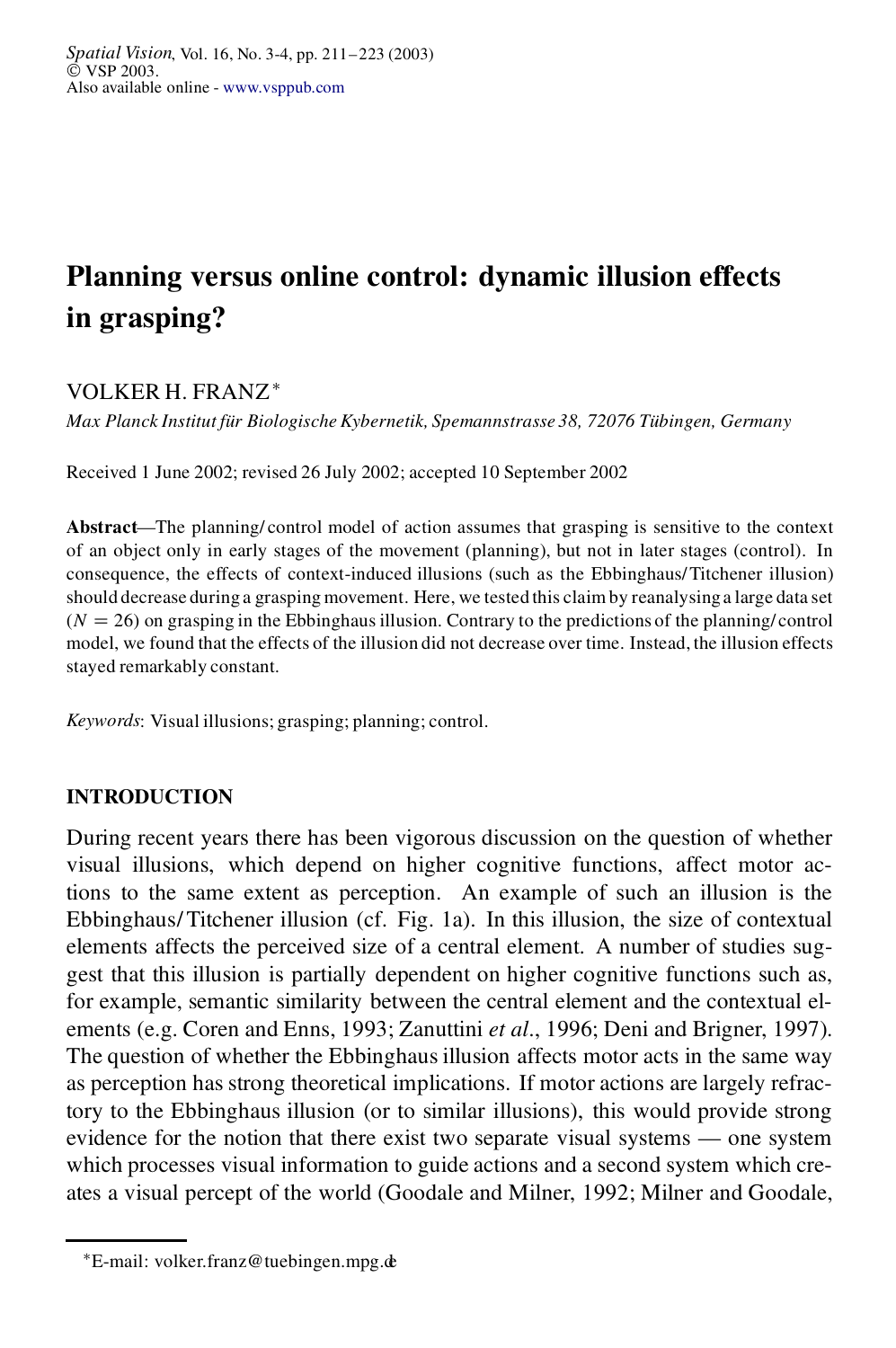1995). A typical example of such a dissociation between perception and action was reported by Aglioti *et al*. (1995), who found that the Ebbinghaus illusion clearly affected perception but only marginally affected grasping. Note, however, that this finding is still highly controversial (for comments and reviews see: Snowden, 2000; Bruno, 2001; Carey, 2001; Franz, 2001; Plodowski and Jackson, 2001; Smeets and Brenner, 2001; Glover, 2002).

Recently, Glover and Dixon (2001a, b, 2002) suggested a different possibility for the relationship between the processing of visual information for motor actions and for perception. They proposed that only early stages of motor planning are affected by visual illusions, while later stages might be largely unaffected. This planning/ control model of action assumes that the early stages (planning) operate in a context-dependent way and therefore are likely to be affected by illusion-inducing contextual elements such as are responsible for the Ebbinghausillusion. Glover and Dixon assume that after the initial planning phase, actions are corrected online, using a context-independent representation. In consequence, this control phase should be largely immune to contextual illusions such as the Ebbinghaus illusion.

The planning/ control model of Glover and Dixon (2001a) is a variant of a set of accounts which go back as far as to Woodworth (1899). In the version of Glover and Dixon the planning/ control model is not fully compatible with the perception/ action distinction as put forward by Milner and Goodale (1995). The reasons for this are: (a) The planning/ control model assumes that actions are always guided by two representations — in early stages by a context-dependent representation, and in late stages by a context-independent representation. In contrast, the perception/ action model assumes that actions are mainly guided by one representation which is context-independent. (b) According to the planning/ control model, the buildup of a context-dependent representation in the planning stage precedes actions. This contradicts the notion of Milner and Goodale (1995) that the creation of a context-dependent representation is too slow to guide immediate actions.

The planning/ control model is strongly based on Glover and Dixon's finding that early phases of motor actions (e.g. grasping) are more affected by visual illusions than later phases (Glover and Dixon, 2001a, b, 2002). However, some authors criticized this finding (Danckert *et al.*, 2002) and therefore further investigation of this topic seems needed. Here, the planning/ control model is tested by reanalysing a large set of data on grasping in the Ebbinghaus illusion (Franz *et al*., 2000).

Franz *et al.* (2000) replaced the central circle of the Ebbinghaus illusion by a disc which was grasped by the participants (cf. Fig. 1b). The grasp trajectories were measured and the effect of the illusion on grasping was evaluated and compared to the perceptual effect of the illusion. We reanalyzed these data in such a way that the effects of the illusion in early stages of the grasp movement can be compared to the effects of the illusion in late stages. For this, the time course of each grasp was normalized such that a normalized time of 0% corresponded to movement onset and a normalized time of 100% to the time of the maximum grip aperture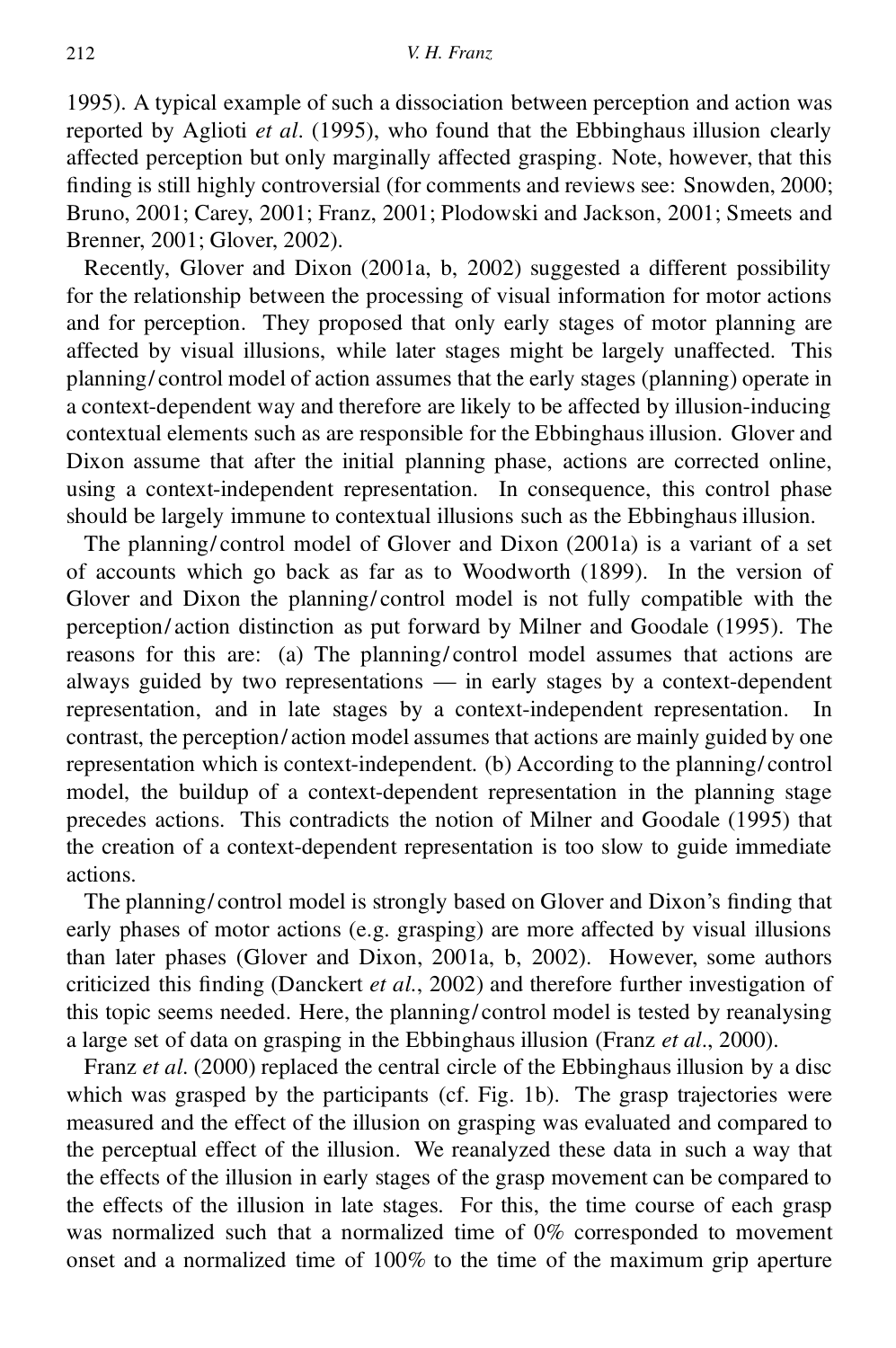

**Figure 1.** (a) The Ebbinghaus/Titchener illusion: A circle surrounded by larger circles is perceived as being smaller than if surrounded by smaller circles (and *vice versa*). The two Ebbinghaus figures are drawn approximately to scale to the stimuli used in Franz *et al*. (2000). (b) Apparatus used by Franz *et al*. (2000): Participants viewed a board with the context circles drawn on it. In the center of the context circles an aluminum disc was positioned. In the grasping task, participants grasped the disc. In the perceptual task, participants adjusted a comparison circle displayed on the monitor to match the size of the disc. (c) A prototypical grasp movement. Before the object is touched, the aperture between index finger and thumb reaches a maximum which is larger than the size of the object. This maximum grip aperture is linearly related to object size (Jeannerod, 1981, 1984). In the present study, the grip aperture was evaluated at different time points between movement onset (normalized time  $= 0\%$ ) and the time of the maximum grip aperture (normalized time  $= 100\%$ ).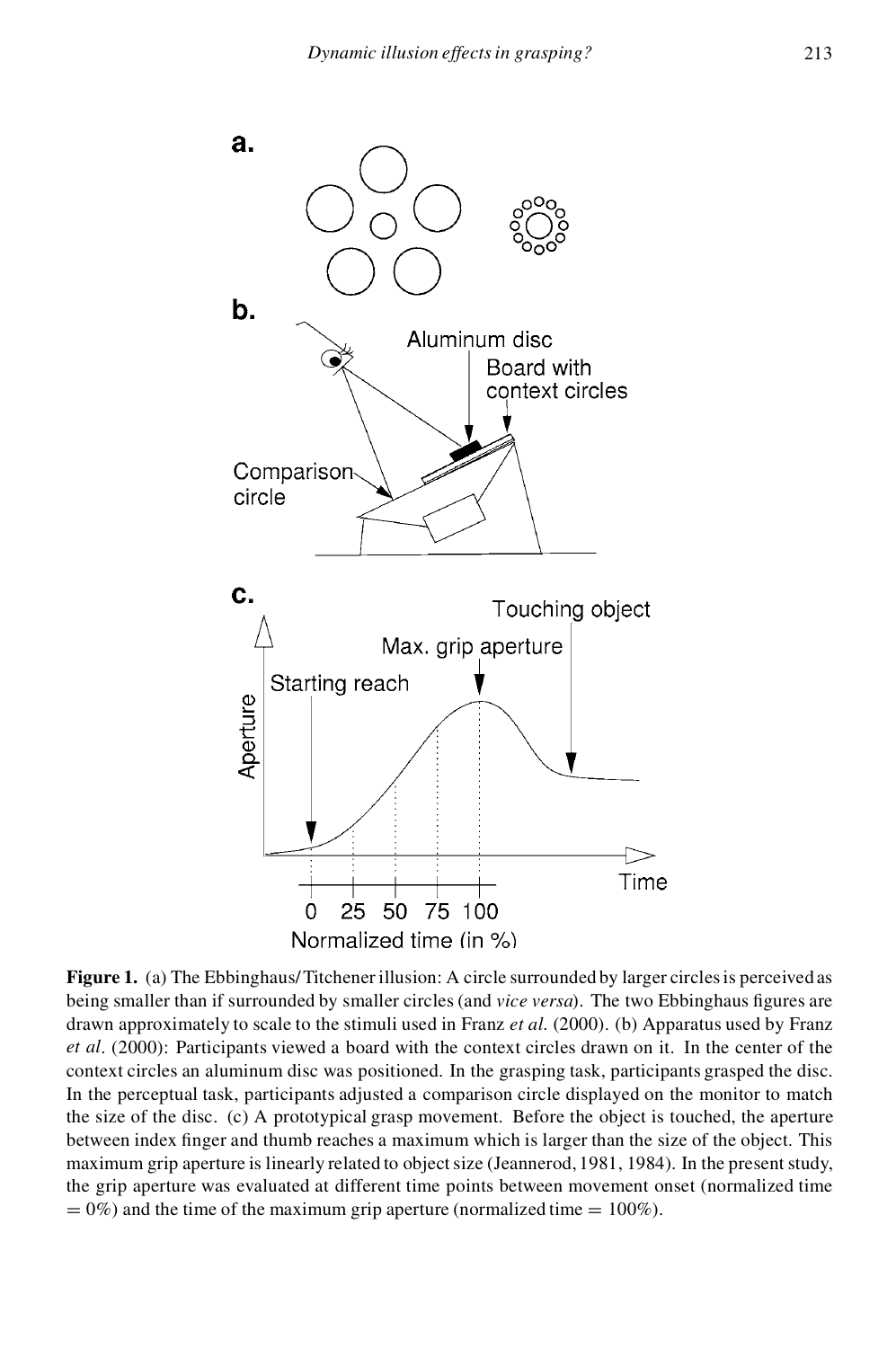(cf. Fig. 1c). Five different time points  $(0\%, 25\%, 50\%, 75\%, 100\%)$  were chosen for the comparison. If the planning/ control model is correct, then there should be larger illusion effects on grasping at early time points than at late time points.

## **METHODS**

This experiment was already described in Franz *et al*. (2000). For clarity of presentation, the relevant points are repeated here and, where necessary, described in more depth than in Franz *et al*. (2000).

## *Participants*

Twenty-six volunteers (14 female, 12 male) participated in the experiment, ranging in age from 18 to 35 years (mean: 24.7 years, SD: 4.5 years). In return for their participation, they received a payment of 13 DM per hour (approximately 6.5 US\$). Participants had normal or corrected-to-normal vision (Snellen-equivalent of 20/25 or better; Ferris *et al*., 1982), normal stereopsis of 60 s of arc or better (Stereotestcircles, Stereo Optical, Chicago), and were right-handed (Oldfield, 1971).

## *Stimuli*

The stimuli are shown in Fig. 1a. The large (small) context elements were 5 (12) circles, 58 mm (10 mm) in diameter, the centers of the circles being 118 mm (60 mm) apart. All context circles were drawn on a board. The targets were aluminum discs, 28, 31, 34, or 37 mm in diameter (corresponding to 2.4, 2.7, 3.0, and 3.3 degrees of visual angle) and 5 mm in height. To maximize the similarity between the three-dimensional target disc and the two-dimensional context circles we minimized shadows and had participants view the stimuli from above. In the perceptual task, an isolated comparison circle was displayed on a computer monitor at a distance of 155 mm (13.8 degrees of visual angle) from the target disc.

## *Apparatus*

The apparatus is shown in Fig. 1b. Participants sat on a stool and used a chin rest to keep the position of the head constant. They looked down at a 21 inch monitor (effective screen diagonal of 48.5 cm) as if looking at the top of a table. The monitor was positioned at a distance of approximately 65 cm from the eyes. The screen of the monitor served as table for the presentation of the stimuli. Participants wore liquid-crystal (LC) shutter glasses (Milgram, 1987) which allowed them to efficiently suppress vision. The trajectories of the finger movements were recorded using an Optotrak™ system (sampling rate 100 Hz). Six infrared light-emitting diodes (LEDs) were mounted on two little flags (three LEDs per flag). The flags were attached to thumb and index finger. Before the start of the experiment, the typical grasp points on the fingers were determined and measured relative to the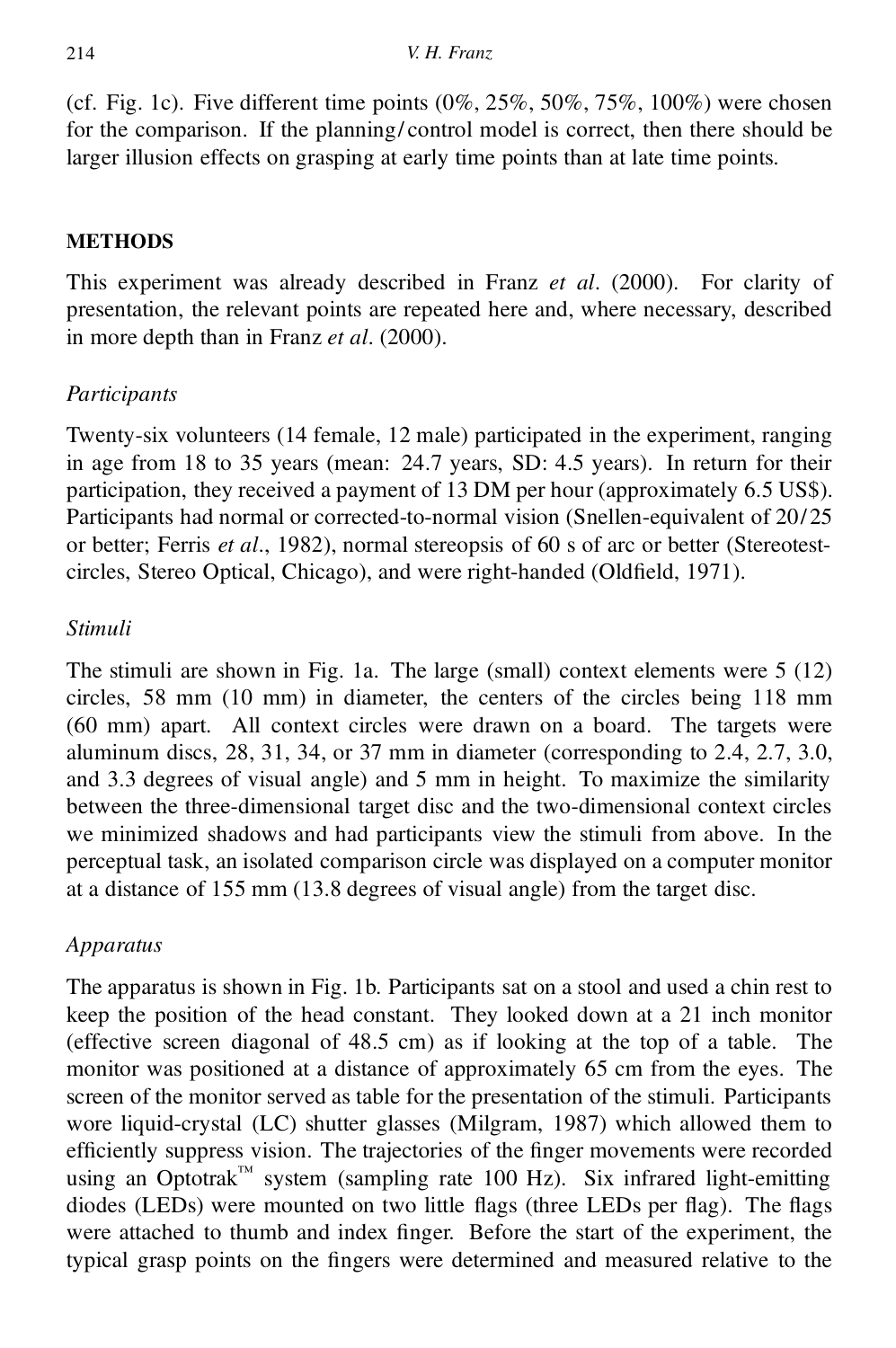markers on the flags. This enabled us to calculate the trajectories of the grasp points and to determine the grip aperture as a function of time.

### *Procedure*

In the grasping task, each trial was started when the LC shutter glasses opened such that the participant could see the stimuli. Between trials, the participants rested their dominant, right hand at a distance of 27 cm from the target disc. After the LC shutter glasses opened, participants grasped the target disc, lifted it, and deposited it at a convenient position at the side of the apparatus. The LC shutter glasses suppressed vision as soon as the fingers had moved at least 20 mm from their resting position (on average  $825 \pm 61$  ms after stimulus presentation; this corresponds to  $44 \pm 8$  ms after movement onset, as defined below) such that participants could neither see their hand nor the stimulus during grasping. Participants were instructed to grasp as naturally and normally as possible. Participants had 4 seconds to complete the grasp (from opening of the shutter glasses until having moved the target disc by at least 20 mm). If this time limit was exceeded, the trial was repeated at a randomly determined later time. For each participant, trials were presented in a different, computer generated (pseudo) random order. Each participant performed 72 grasps (4 sizes of the target disc  $\times$  2 illusion conditions  $\times$  9 repetitions).

In the perceptual task, participants adjusted an isolated circle, which was displayed on the computer monitor until they perceived it to be of the same diameter as the target disc. The initial diameter of the comparison circle was set (pseudo) randomly to be in a range of  $\pm 10$  mm relative to the target disc (step sizes of 1 mm, uniform distribution). During the adjustments, participants had full vision of the stimuli and there was no time limit for the adjustments. In perceptual control experiments, we had established that this adjustment method leads to the same measured illusion effects as a constant stimuli method with 800 ms presentation time (see also Franz *et al*., 2000 for further controls experiments). The adjustment method has the advantage of being more efficient. The LC shutter glasses suppressed vision as soon as the participant had finished the adjustments and until the next trial was set up by the experimenter. As in the grasping task, trials were presented in (pseudo) random order. Each participant performed 24 adjustments (4 sizes of the central disc  $\times$  2 illusion conditions  $\times$  3 repetitions). The tasks were performed in separate blocks, with the succession of the tasks being counterbalanced between participants. In both tasks, the LC shutter glasses were opaque while the experimenter prepared the trial. When finished, the experimenter pressed a button to open the LC shutter glasses and to start the trial.

#### *Data analysis*

For each grasp, time was normalized relative to movement onset  $(t = 0\%)$  and the time of the maximum grip aperture  $(t = 100\%)$ . After normalization, the grip aperture was determined at the normalized times: 0%, 25%, 50%, 75%, 100% (cf.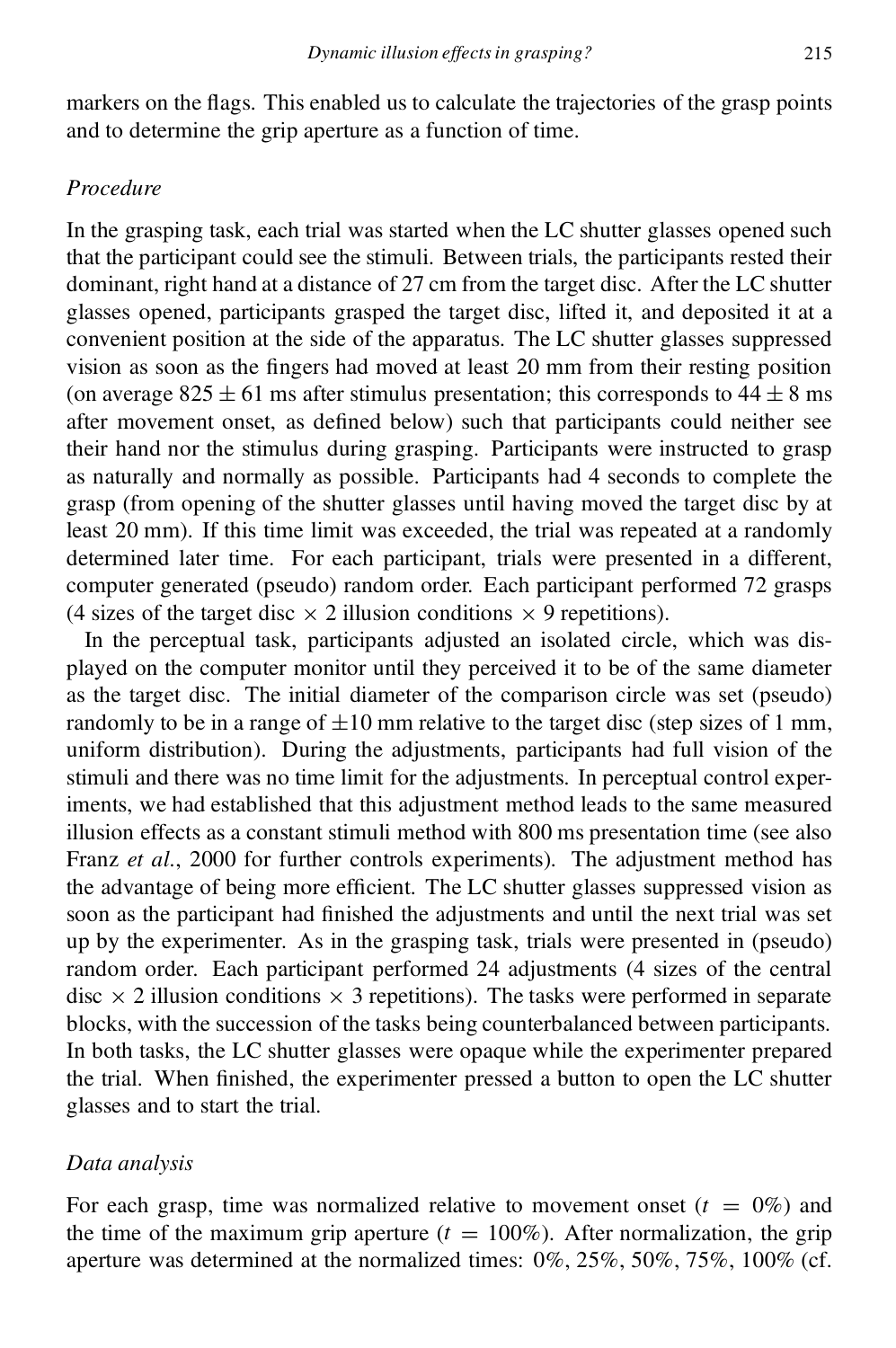Fig. 1c). These time points are the same as were used by Danckert *et al*. (2002). Time points *after* the maximum grip aperture were not included in the analysis, because here the fingers are already very close to the target and quite often one or the other nger already touches the target object which would contaminate the data (see also the Discussion section). To be maximally comparable to previous studies, the same criterion for movement onset was used as in the study of Glover and Dixon  $(2002)$ : Movement onset was defined as the first time when the velocity of the thumb exceeded a value of  $0.1 \text{ m/s}$ . Maximum grip aperture was defined as the maximum of the aperture values between onset of the movement and reaching the disc.

For each participant and each time point, the mean illusion effect (i.e. mean grip aperture in the small context conditions minus mean grip aperture in the large context conditions, pooled across all sizes of the target disc) and the mean slope (relating physical size to grip aperture) were calculated. Then, for each participant and time point, the corrected illusion effect was calculated by dividing the mean illusion effect by the mean slope. It is important to perform the correction for each participant individually, using her/his individual illusion effect *and individual slope*. If the correction were done using the individual illusion effect, but the *average* slope (averaged across all participants) this would result in a wrong estimate, because the variability of the slopes between participants would not be taken into account. Usually (but not always) this latter method will result in an *underestimation* of the variability for the corrected illusion effects (and, consequently, in liberal statistical tests). Unfortunately, this problem is present in the study of Glover and Dixon (2002). For comparison, we calculated the corrected illusion effects in the same way as Glover and Dixon (2002) did. This results in corrected illusion effects of:  $1.32 \pm 0.34$  for  $t = 100\%$ ,  $1.23 \pm 0.34$  for  $t = 75\%$ ,  $1.27 \pm 0.37$  for  $t = 50\%$ ,  $1.14 \pm 0.78$  for  $t = 25\%$ , and  $21.51 \pm 11.44$  for  $t = 0\%$ . Comparing these values to the values in the column 'Corrected effect' of Table 2 shows that usually the variability is underestimated by this method.

A significance level of  $\alpha = 0.05$  was used for all statistical analyses; *p*-values above 0.001 are given as exact values. For parameters which are described as  $X \pm Y$ , X denotes the mean and Y the standard error of the mean.

#### **RESULTS**

The Results section is divided into two parts: The first part describes details of the variables which were the basis for the time normalization. The second part describes the illusion effects in normalized time.

#### *Variables on which time normalization is based*

The normalization is based on movement onset time and on the time from movement onset until maximum grip aperture. The average movement onset time was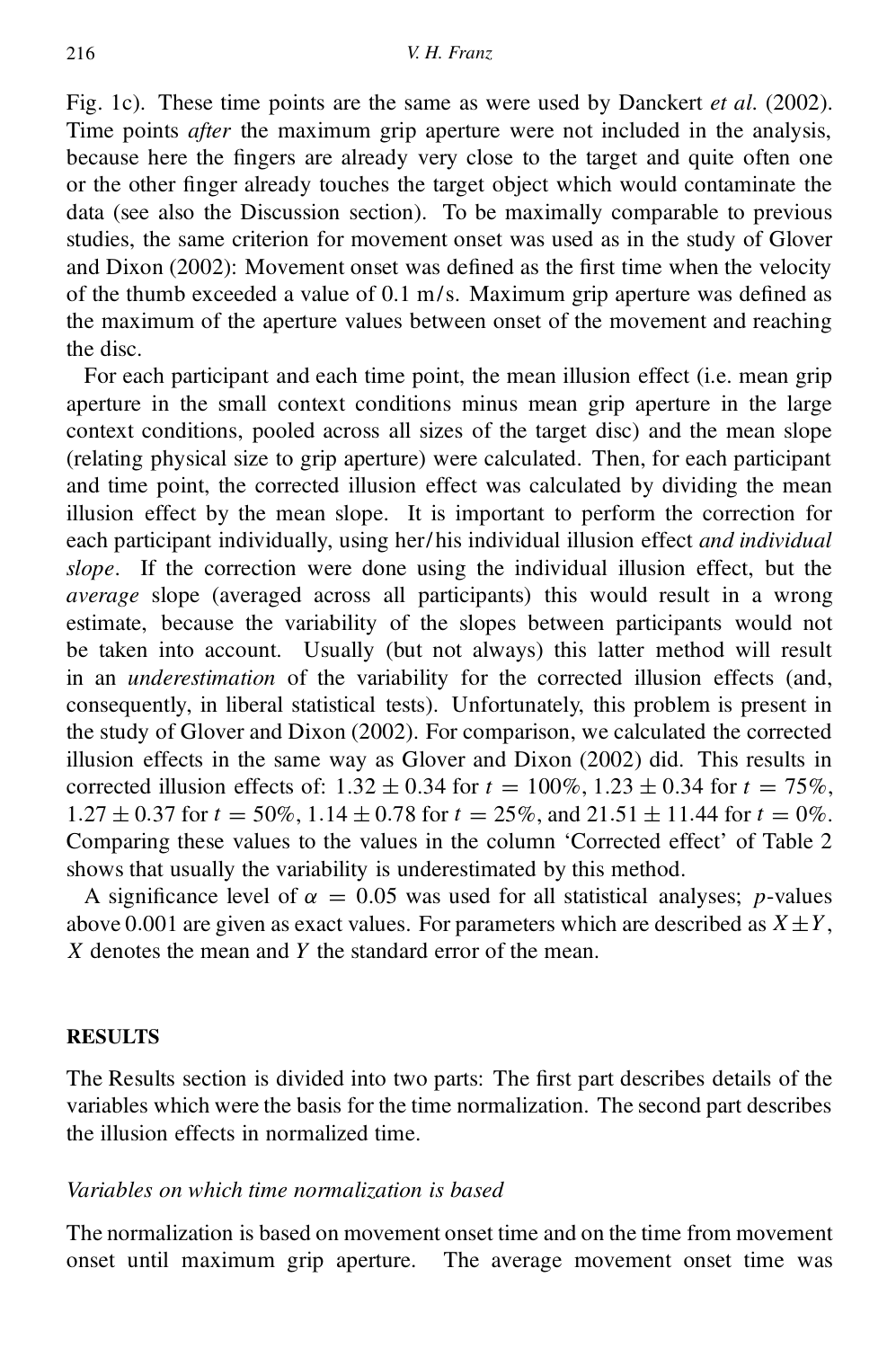$782 \pm 60$  ms, the average time to maximum grip aperture was  $679 \pm 32$  ms. To test whether the normalization depended in some way on the experimental conditions, repeated measure ANOVAs were calculated for these times. None of the factors size of target disc (28, 31, 34, 37 mm), illusion context (small *vs*. large context circles), or interaction between these two factors affected movement onset time or time to maximum grip aperture (all  $p > 0.27$ ). We also tested whether a difference in grasp speed between participants affected in some way the size of the illusion effect. A correlation analysis indicates that this was not these case (correlation between movement onset time and illusion effect on MGA:  $\rho = 0.30, t(24) = 1.5$ ,  $p = 0.14$ ; correlation between time to maximum grip aperture and illusion effect on MGA:  $\rho = 0.35$ ,  $t(24) = 1.8$   $p = 0.08$ ).

#### *Results of time normalization*

Figure 2 shows grip aperture as a function of size of the target disc, illusion context, and normalized time. Inspection of the figure shows that: (a) The slopes of the linear functions which relate grip aperture to physical size are smaller at earlier time points. (b) The effect of the illusion is also smaller at earlier time points. Both results are reflected in ANOVAs which were calculated separately for each time point (Table 1) and can also be seen in the column 'Illusion effect' of Table 2 which shows the mean illusion effect (pooled across disc sizes) for each time point.

It is not surprising that at earlier time points the effects of physical size and of the illusion on grip aperture are smaller. This is due to the fact that at the beginning of each trial the fingers are resting and in consequence the effects on grasping have to build up over time. In order to assess whether the illusion effects are larger at early than at late time points, we have to *correct* the measured illusion effects for the slope with which grip aperture depends on physical size. This correction was suggested by Glover and Dixon (2001a) and also, in a slightly different context, by Franz *et al*. (2001). For details of the correction, see the Method section.

The last columns of Table 2 contain the corrected illusion effects for each time point. The table shows that the corrected illusion effects are constant over time. Only at movement onset  $(t = 0\%)$ , does the corrected illusion effect seem to be increased. However, the huge standard error indicates that this is not a statistically reliable effect. Note that the large variability of the corrected effect at early time points is an artefact of the correction: We divide the illusion effect by the slope, and the slope gets closer and closer to zero for earlier times. Because the slope is the denominator, even small variations of the slope result in huge variations of the corrected effect (see also Glover and Dixon, 2002 for a discussion of this problem).

For comparison with the perceptual effect of the Ebbinghaus illusion, the same correction as in grasping was performed on the adjusted sizes obtained in the perceptual task. The perceptual illusion effect was  $1.45 \pm 0.12$  mm and the corrected illusion effect was  $1.32 \pm 0.11$  mm. Comparing these values to Table 2 shows that the effects of the Ebbinghaus illusion did not differ between perception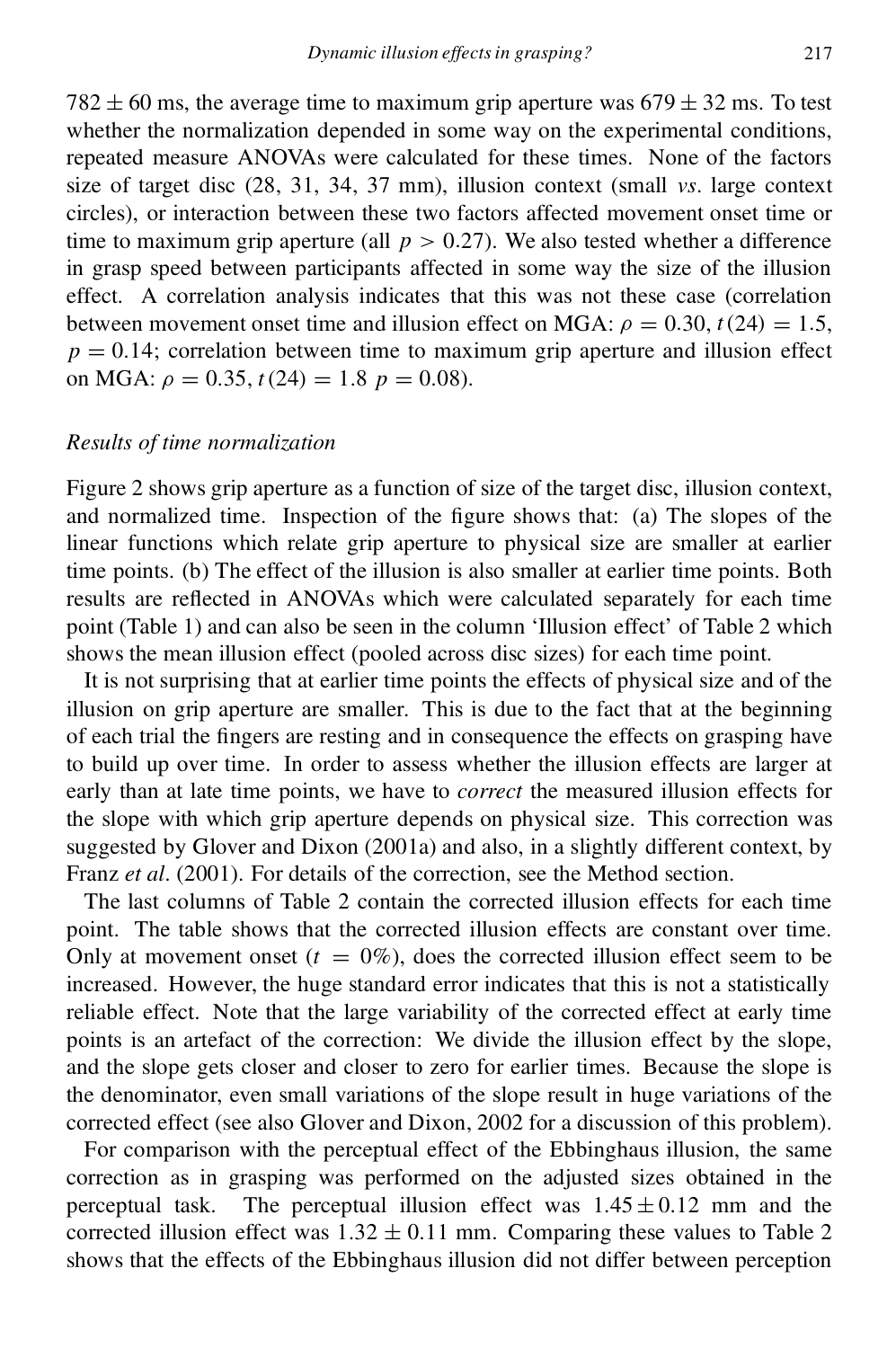

**Figure 2.** Grip aperture at different time points of the grasp movement: The mean grip aperture is shown as a function of the size of the target disc, of the illusion context, and of time. Time is normalized such that  $t = 0\%$  corresponds to the start of the movement and  $t = 100\%$  corresponds to the time of the maximum grip aperture. At  $t = 214\%$ , the participantshad already lifted the target disc.<br>Error bars depict  $\pm 1$  standard error of the mean. Note that these error bars contain within-subjects as well as between-subjects variability. Therefore, they do not well reflect the highly significant (withinsubjects) illusion effects found in the ANOVAs. The error bars in Franz *et al.* (2000) for  $t = 100\%$ reflect the significant illusion effects better because they were corrected such that they only contain the within-subjects variance. For statistical reasons, this correction is not possible if all time points are compared (cf. Loftus and Masson, 1994).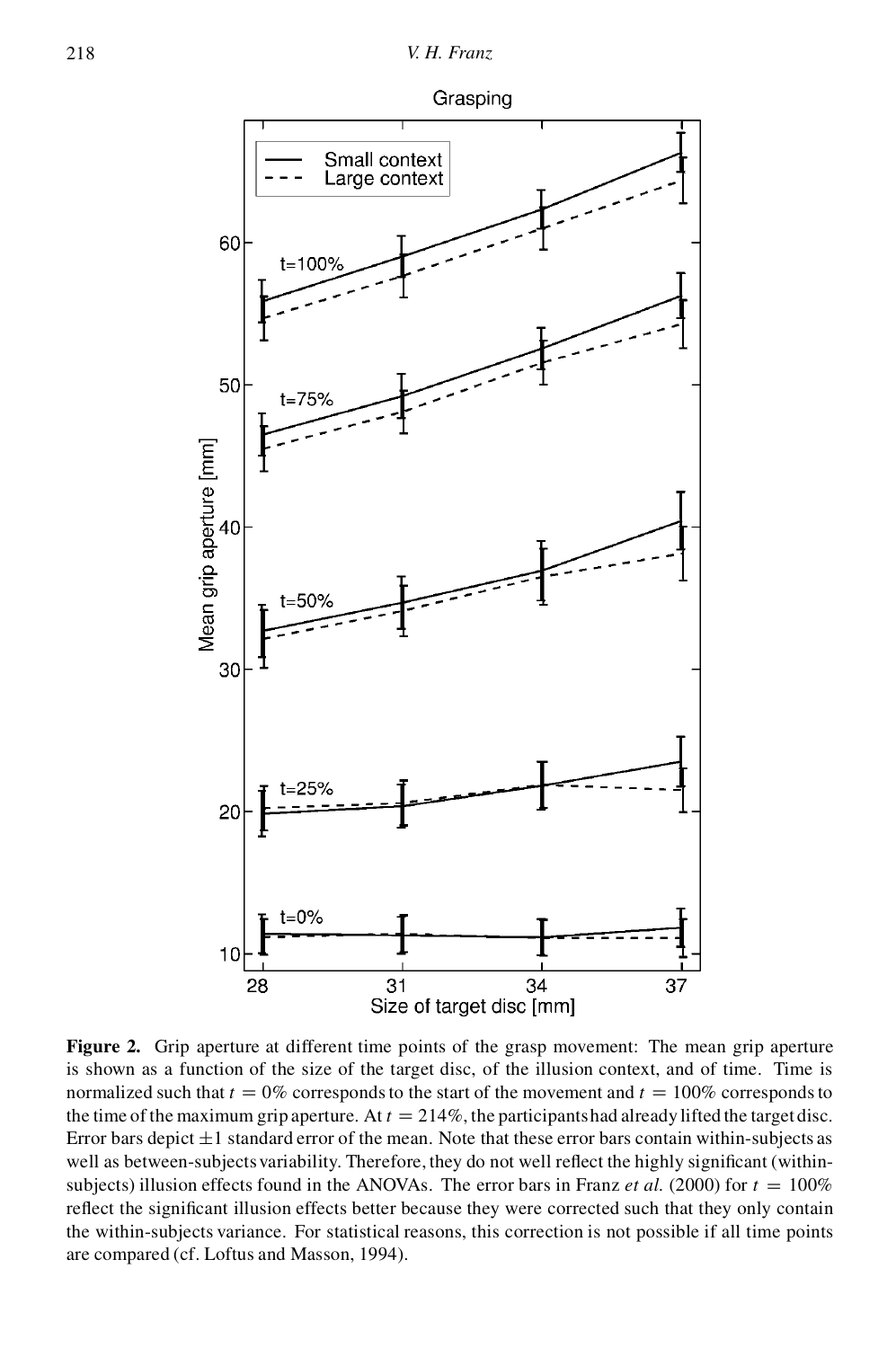| Time    | GD-Time     | Main effect<br>size of target disc |               | Main effect<br>illusion |            | Interaction<br>size $\times$ illusion |          |
|---------|-------------|------------------------------------|---------------|-------------------------|------------|---------------------------------------|----------|
|         |             | $\overline{F}$                     | p             | F                       | p          | F                                     | p        |
| $100\%$ | app. $65\%$ | 174.8                              | ${<}0.001***$ | 15.2                    | $0.001***$ | 0.6                                   | 0.649    |
| 75%     | app. 49%    | 155.7                              | ${<}0.001***$ | 13.1                    | $0.001**$  | 1.0                                   | 0.417    |
| 50%     | app. 33%    | 62.3                               | ${<}0.001***$ | 11.8                    | $0.002**$  | 2.1                                   | 0.107    |
| 25%     | app. 16%    | 12.8                               | ${<}0.001***$ | 2.2                     | 0.155      | 3.8                                   | $0.014*$ |
| $0\%$   | $0\%$       | 1.8                                | 0.155         | 3.5                     | 0.072      | 3.1                                   | $0.031*$ |

| Table 1.                                              |  |
|-------------------------------------------------------|--|
| ANOVAs for grip aperture at the different time points |  |

Note. For each normalized time point an individual repeated measures ANOVA was calculated on the grip aperture. Factors were size of target disc (28, 31, 34, 37 mm) and illusion context (small vs. large context circles). For a graphic depiction of the corresponding mean values see Fig. 2. Time is normalized such that  $0\%$  corresponds to movement onset and  $100\%$  to the time of the maximum grip aperture. Glover and Dixon (2002) used a different end-point for the time normalization. The column GD-Time provides a translation to their time normalization.

 $* p < 0.05, ** p < 0.01, ** p < 0.001.$ 

#### **Table 2.** Illusion effects and corrected illusion effects

| Time  | GD-Time     | Illusion effect |        | Corrected effect |         |
|-------|-------------|-----------------|--------|------------------|---------|
|       |             | М               | (SE)   | М                | (SE)    |
| 100%  | app. $65\%$ | 1.47            | (0.38) | 1.45             | (0.39)  |
| 75%   | app. 49%    | 1.28            | (0.35) | 1.48             | (0.40)  |
| 50%   | app. 33%    | 0.97            | (0.28) | 1.40             | (0.41)  |
| 25%   | app. $16\%$ | 0.33            | (0.23) | 1.59             | (3.73)  |
| $0\%$ | $0\%$       | 0.23            | (0.12) | 21.52            | (30.83) |

Note. Illusion effects are pooled across the different sizes of the target disc. Illusion effects are calculated by subtracting the mean grip apertures in the large context conditions from the mean grip apertures in the small context condition. The corrected illusion effects are calculated by dividing the illusion effects by the slope which relates grip aperture to physicalsize of the target disc. See method section for details. Time is normalized such that 0% correspond to movement onset and 100% tothe time of the maximum grip aperture. Glover and Dixon (2002) used a different end-point for the time normalization. The column GD-Time provides a translation to their time normalization. M is the mean, SE is the standard error of the mean.

and grasping, as was already discussed by Franz *et al*. (2000; but see also Haffenden *et al*., 2001, and Franz *et al*., 2002)

## **DISCUSSION**

The Ebbinghaus illusion clearly affected grasping, not only at the time of the maximum grip aperture, but also as early as 50% of the time between movement onset and maximum grip aperture. Also, the corrected illusion effects (which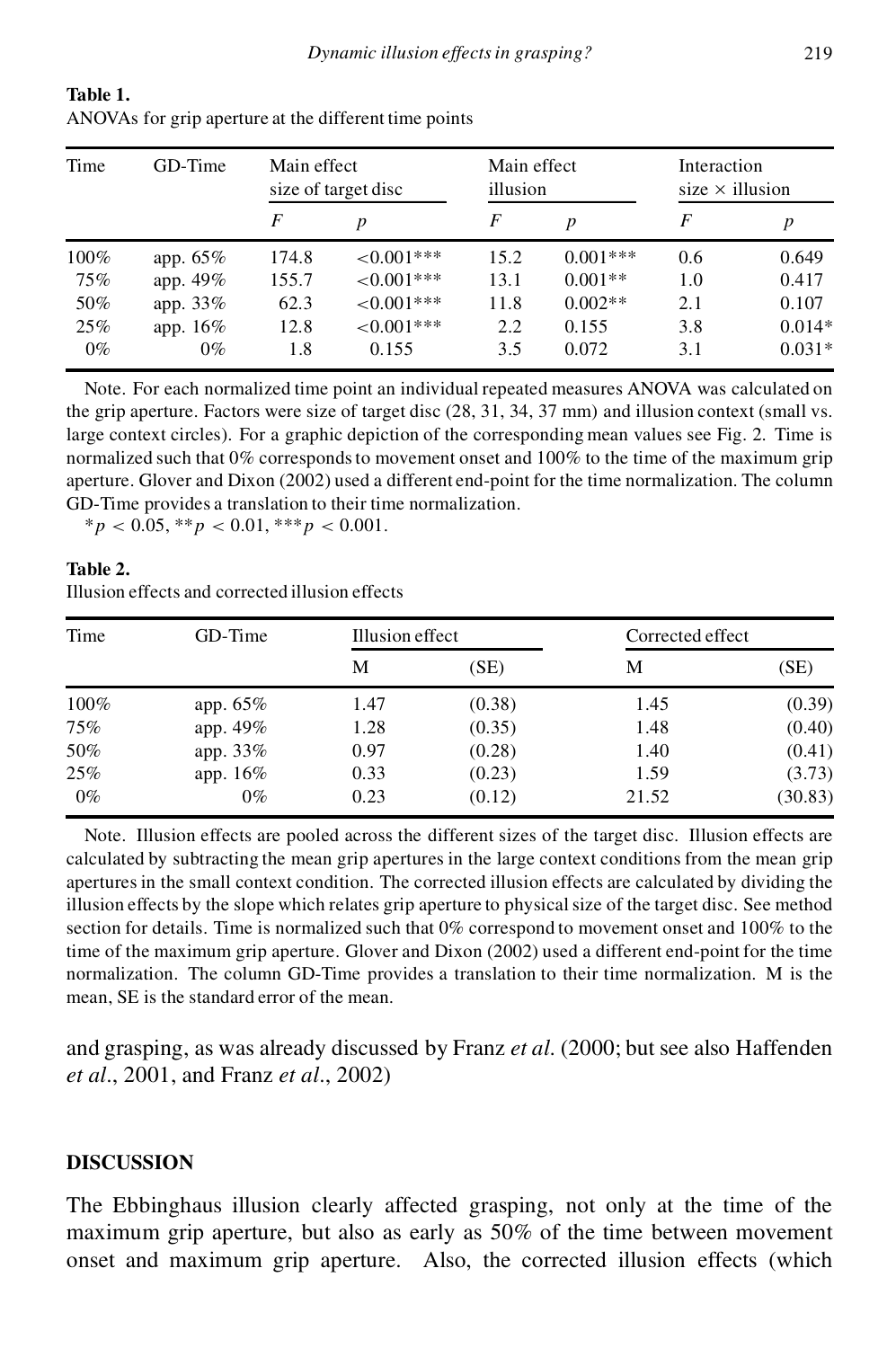are corrected for the different slopes between grip aperture and physical size) are remarkably constant over time. Most importantly, the corrected illusion effects are not increased at early time points (as was suggested by Glover and Dixon, 2002).

How can these findings be related to earlier studies? Danckert *et al.* (2002) performed a similar study on the Ebbinghaus illusion and found a decrease of the illusion effects at early time points. However, these results do not contradict our results because Danckert *et al*. (2002) did not correct for the decreased slopes between grip aperture and physical size at earlier time points. (To be more specific: Danckert *et al*., 2002, did correct for the different slopes between grasping and the perceptual measure at  $t = 100\%$  of their time. But they did not correct for the different slopes which are present in grasping across the different time points.) Without this correction we also find a decrease of the illusion effect at earlier time points (cf. Table 2, column 'Illusion effect'). Note that the correction is an integral part of Glover and Dixon's (2001a, 2002) argument and therefore it seems difficult to test their planning/ control model based on the raw illusion effects alone.

Glover and Dixon (2002) found a larger corrected illusion effect of the Ebbinghaus illusion for early time points than for late time points. This conforms with their planning/ control model and seems to contradict our data. However, a closer inspection of their results shows that this decrease of the illusion effect over time is partially based on very late time points, well beyond the time of the maximum grip aperture (which corresponds to  $100\%$  in our time and to  $65\%$  in Glover and Dixon's time). We, as well as Danckert *et al*. (2002), did not include these very late time points in our analyses because after the maximum grip aperture the fingers are already in close proximity to the target object and therefore can be affected by the physical size of the object.

This can happen in two different ways which both will diminish the measured illusion effect: (a) The object could be larger in reality than the motor system expects. In this case, one finger or both fingers will 'bump' into the object earlier than expected. In consequence, the finger will be slowed down and this will lead to a larger aperture between the two fingers than was programmed by the motor system. The aperture will be more veridical and this will artificially reduce the measured illusion effect. (Note that this problem is already present when only one nger touches the object!) (b) The object could be smaller in reality than the motor system expects. In this case, the fingers will touch the object later than expected and the fingers will close down more than was originally programmed by the motor system. Thus, during the time between expected contact and actual contact, the aperture will be decreased such that it will be more veridical. In consequence, the measured illusion effect will be artificially reduced. This analysis shows that in order to correctly measure the illusion effect, we not only have to make sure that none of the fingers had contact with the target object (case a), but also there has to be a small 'safety margin' of about the size of the illusion effect between the target object and the fingers (case b).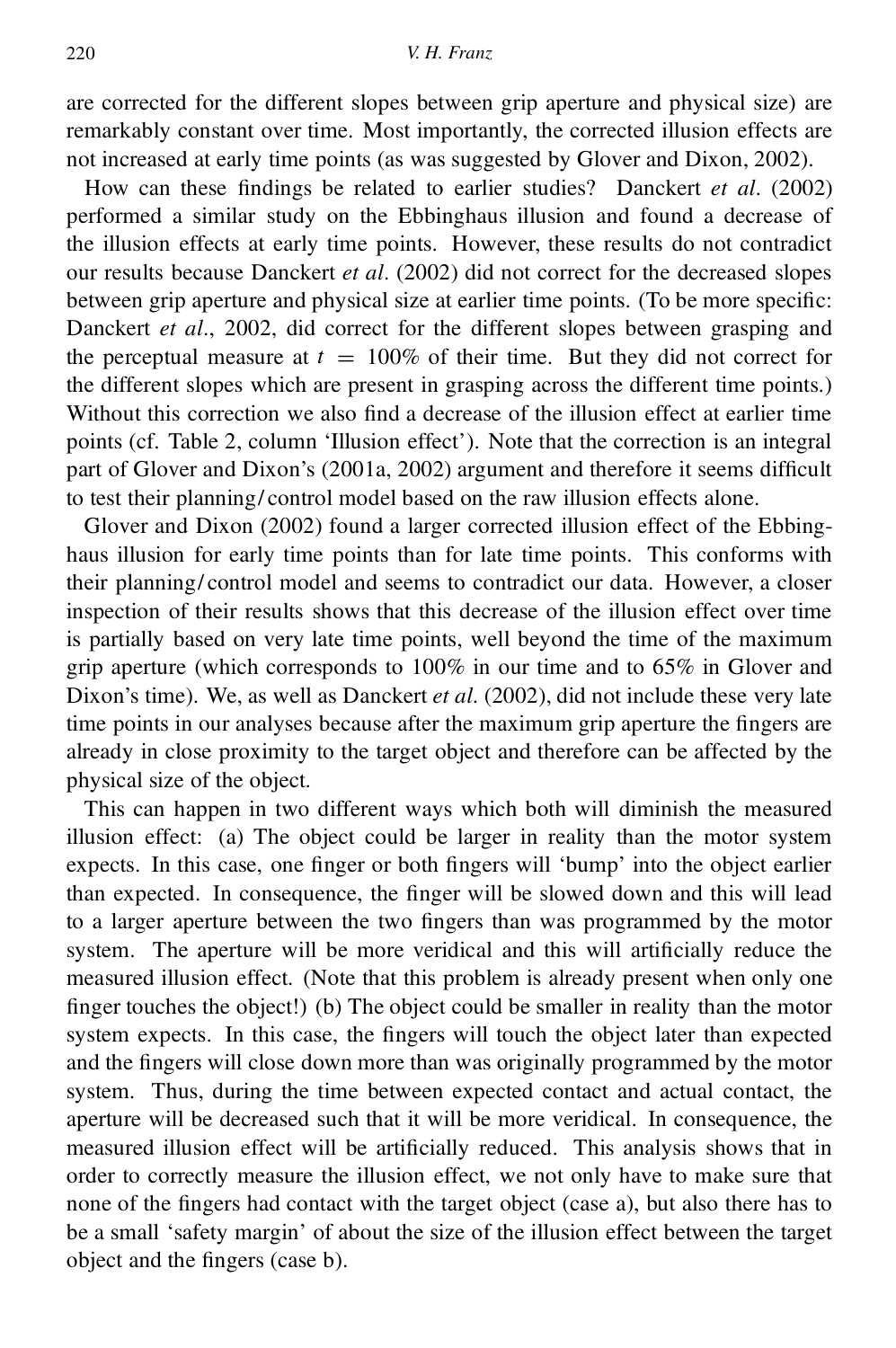Most likely the fingers touched the object at  $t = 100\%$  in Glover and Dixon's study, because this was defined as the time when the thumb ceased to move in the forward direction. To see this, try it yourself: Place an object in front of you, grasp it, and move it either toward yourself (as participants did in Glover and Dixon, 2002), or sideways (as participants did in the present study). Watch for the time when the thumb no longer moves in the forward direction. Usually, you will have touched the object at this time. Note that touching the target object *selectively* decreases the measured illusion effect but not the slope with which grip aperture depends on physical size. Therefore, the corrected illusion effects (as discussed above) are no solution to this problem. If, however, we decide to exclude these late time points (beyond 65% inGlover and Dixon's time) from the analysis, then the data of Glover and Dixon (2002) are less convincing and the difference between our data and theirs is much smaller. (Also note that it seems likely that Glover and Dixon underestimated the variability of the corrected illusion effects; see the Method section for details.)

While the late time points pose serious methodological problems, it is not necessary to include these time points for a test of Glover and Dixon's planning/ control model. Glover and Dixon assume that maximum grip aperture is already under strong online control and therefore that at least some reduction of the illusion effects should already have happened (cf. Glover and Dixon, 2002). In fact, Glover and Dixon argued that the marginal illusion effects which some studies (e.g. Aglioti *et al*., 1995; Haffenden *et al*., 2001) found for maximum grip aperture are due mainly to these corrective effects of online control. As mentioned above, our data do not support this prediction: The illusion effect was constant for even earlier time points than those analysed by Glover and Dixon (the earliest time point they analysed was  $62\%$  in our time and  $40\%$  in their time).

But how general is this result? Maybe the decay of the illusion effect caused by online control can be measured only if there is visual feedback during the grasp, while in our study the grasps were performed without visual feedback. However, the planning/ control model predicts a decay of the illusion effect even if there is no visual feedback. This decay should be due to corrections based on proprioception, efference copy, and a stored visual image. Nevertheless, the planning/ control model predicts a stronger decay if there is visual feedback available (Glover and Dixon, 2002, p. 271). Interestingly, and contrary to this prediction, Glover and Dixon (2002) found in their no-vision condition a (numerically) larger decay than in their vision conditions (cf. Glover and Dixon, 2002, p. 272 and Fig. 7). In consequence, there is good reason to use this condition as a test for the planning/ control model. Note also that Glover and Dixon's result (largest decay in no-vision condition) is hard to explain with the planning/ control model. However, it could easily be explained if one assumed that in the no-vision condition the grasps are less precise such that the fingers are more likely to have had contact with the target object at  $t = 100\%$  in Glover and Dixon's time.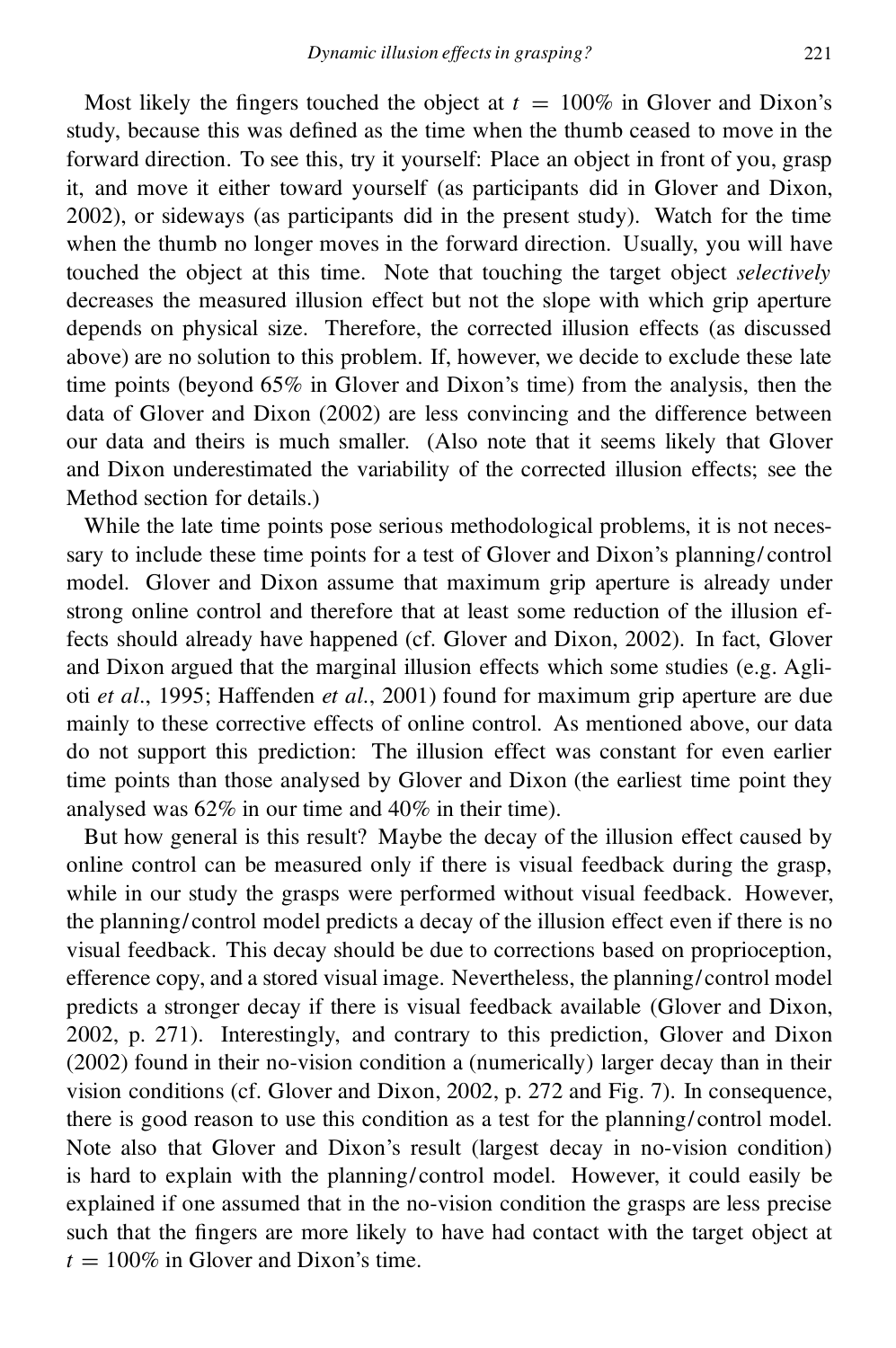## **CONCLUSIONS**

Glover and Dixon (2002) found that the effects of the Ebbinghaus illusion on grasping are largest at early phases of the grasp movement and then decrease over time. They interpret this as evidence for two different representations of target size which successively affect the motor system. A reanalysis of a large data set (Franz *et al*., 2000) does not support this view. Instead, in our data the effects of the Ebbinghaus illusion on grasping are remarkably constant over time.

## *Acknowledgements*

I wish to thank Nicola Bruno and Scott Glover for very helpful reviews. This work was supported by the grant FA 119/15-3 from the Deutsche Forschungsgemeinschaft (DFG) and by the Max Planck Society.

## **REFERENCES**

- Aglioti, S., DeSouza, J. F. X. and Goodale, M. A. (1995). Size-contrast illusions deceive the eye but not the hand, *Current Biology* **5** (6), [679–685.](http://caliban.ingentaselect.com/nw=1/rpsv/cgi-bin/linker?ext=a&reqidx=/0960-9822^28^295:6L.679[aid=1520134])
- Bruno, N. (2001). When does action resist visual illusions? *Trends in [Cognitive](http://caliban.ingentaselect.com/nw=1/rpsv/cgi-bin/linker?ext=a&reqidx=/1364-6613^28^295:9L.379[aid=5302425]) Sciences* **5** (9), [379–382.](http://caliban.ingentaselect.com/nw=1/rpsv/cgi-bin/linker?ext=a&reqidx=/1364-6613^28^295:9L.379[aid=5302425])
- Carey, D. P. (2001). Do action systems resist visual illusions? *Trends in [Cognitive](http://caliban.ingentaselect.com/nw=1/rpsv/cgi-bin/linker?ext=a&reqidx=/1364-6613^28^295:3L.109[aid=5302426]) Sciences* **5** (3), [109–113.](http://caliban.ingentaselect.com/nw=1/rpsv/cgi-bin/linker?ext=a&reqidx=/1364-6613^28^295:3L.109[aid=5302426])
- Coren, S. and Enns, J. T. (1993). Size contrast as a function of conceptualsimilarity between test and inducers, *Perception and [Psychophysics](http://caliban.ingentaselect.com/nw=1/rpsv/cgi-bin/linker?ext=a&reqidx=/0031-5117^28^2954:5L.579[aid=5302427])* **54** (5), 579–588.
- Danckert, J. A., Nadder, S., Haffenden, A. M., Schiff, K. C. and Goodale, M. A. (2002). A temporal analysis of grasping in the Ebbinghaus illusion: Planning versus online control, *[Exper.](http://caliban.ingentaselect.com/nw=1/rpsv/cgi-bin/linker?ext=a&reqidx=/0014-4819^28^29144L.275[aid=5302428]) Brain Res.* **144**, [275–](http://caliban.ingentaselect.com/nw=1/rpsv/cgi-bin/linker?ext=a&reqidx=/0014-4819^28^29144L.275[aid=5302428]) 280.
- Deni, J. R. and Brigner, W. L. (1997). Ebbinghaus illusion: Effect of figural similarity upon magnitude of illusion when context elements are equal in perceived size, *[Perceptual](http://caliban.ingentaselect.com/nw=1/rpsv/cgi-bin/linker?ext=a&reqidx=/0031-5125^28^2984L.1171[aid=5302429]) and Motor Skills* **84**, [1171–1175.](http://caliban.ingentaselect.com/nw=1/rpsv/cgi-bin/linker?ext=a&reqidx=/0031-5125^28^2984L.1171[aid=5302429])
- Ferris, F. L., Kassoff, A., Bresnick, G. H. and Bailey, I. (1982). New visual acuity charts for clinical research, *Amer. J. [Ophthalmol.](http://caliban.ingentaselect.com/nw=1/rpsv/cgi-bin/linker?ext=a&reqidx=/0002-9394^28^2994:1L.91[aid=5302430])* **94** (1), 91–96.
- Franz, V. H. (2001). Action does not resist visual illusions, *Trends in [Cognitive](http://caliban.ingentaselect.com/nw=1/rpsv/cgi-bin/linker?ext=a&reqidx=/1364-6613^28^295:11L.457[aid=5302431]) Sciences* **5** (11), [457–459.](http://caliban.ingentaselect.com/nw=1/rpsv/cgi-bin/linker?ext=a&reqidx=/1364-6613^28^295:11L.457[aid=5302431])
- Franz, V. H., Gegenfurtner, K. R., Bülthoff, H. H. and Fahle, M. (2000). Grasping visual illusions: No evidence for a dissociation between perception and action, *[Psychol.](http://caliban.ingentaselect.com/nw=1/rpsv/cgi-bin/linker?ext=a&reqidx=/0956-7976^28^2911:1L.20[aid=5302432]) Sci.* **11** (1), 20–25.
- Franz, V. H., Fahle, M., Bülthoff, H. H. and Gegenfurtner, K. R. (2001). Effects of visual illusions on grasping, *J. Exper. Psychol.: Human Perception and [Performance](http://caliban.ingentaselect.com/nw=1/rpsv/cgi-bin/linker?ext=a&reqidx=/0096-1523^28^2927:5L.1124[aid=5302433])* **27** (5), 1124–1144.
- Franz, V. H., Bülthoff, H. H. and Fahle, M. (2003).Grasp effects of the Ebbinghausillusion: Obstacleavoidance is not the explanation, *Exper. Brain Res.* (in press).
- Glover, S. (2002). Visual illusions affect planning but not control, *Trends in [Cognitive](http://caliban.ingentaselect.com/nw=1/rpsv/cgi-bin/linker?ext=a&reqidx=/1364-6613^28^296:7L.288[aid=5302434]) Sciences* **6** (7), [288–292.](http://caliban.ingentaselect.com/nw=1/rpsv/cgi-bin/linker?ext=a&reqidx=/1364-6613^28^296:7L.288[aid=5302434])
- Glover, S. and Dixon, P. (2001a). Dynamic illusion effects in a reaching task: Evidence for separate visual representations in the planning and control of reaching, *J. Exper. [Psychol.:](http://caliban.ingentaselect.com/nw=1/rpsv/cgi-bin/linker?ext=a&reqidx=/0096-1523^28^2927L.560[aid=2278522]) Human Perception and [Performance](http://caliban.ingentaselect.com/nw=1/rpsv/cgi-bin/linker?ext=a&reqidx=/0096-1523^28^2927L.560[aid=2278522])* **27**, 560– 572.
- Glover, S. and Dixon, P. (2001b). Motor adaptation to an optical illusion, *[Exper.](http://caliban.ingentaselect.com/nw=1/rpsv/cgi-bin/linker?ext=a&reqidx=/0014-4819^28^29137L.254[aid=2278523]) Brain Res.* **137**, [254–258.](http://caliban.ingentaselect.com/nw=1/rpsv/cgi-bin/linker?ext=a&reqidx=/0014-4819^28^29137L.254[aid=2278523])